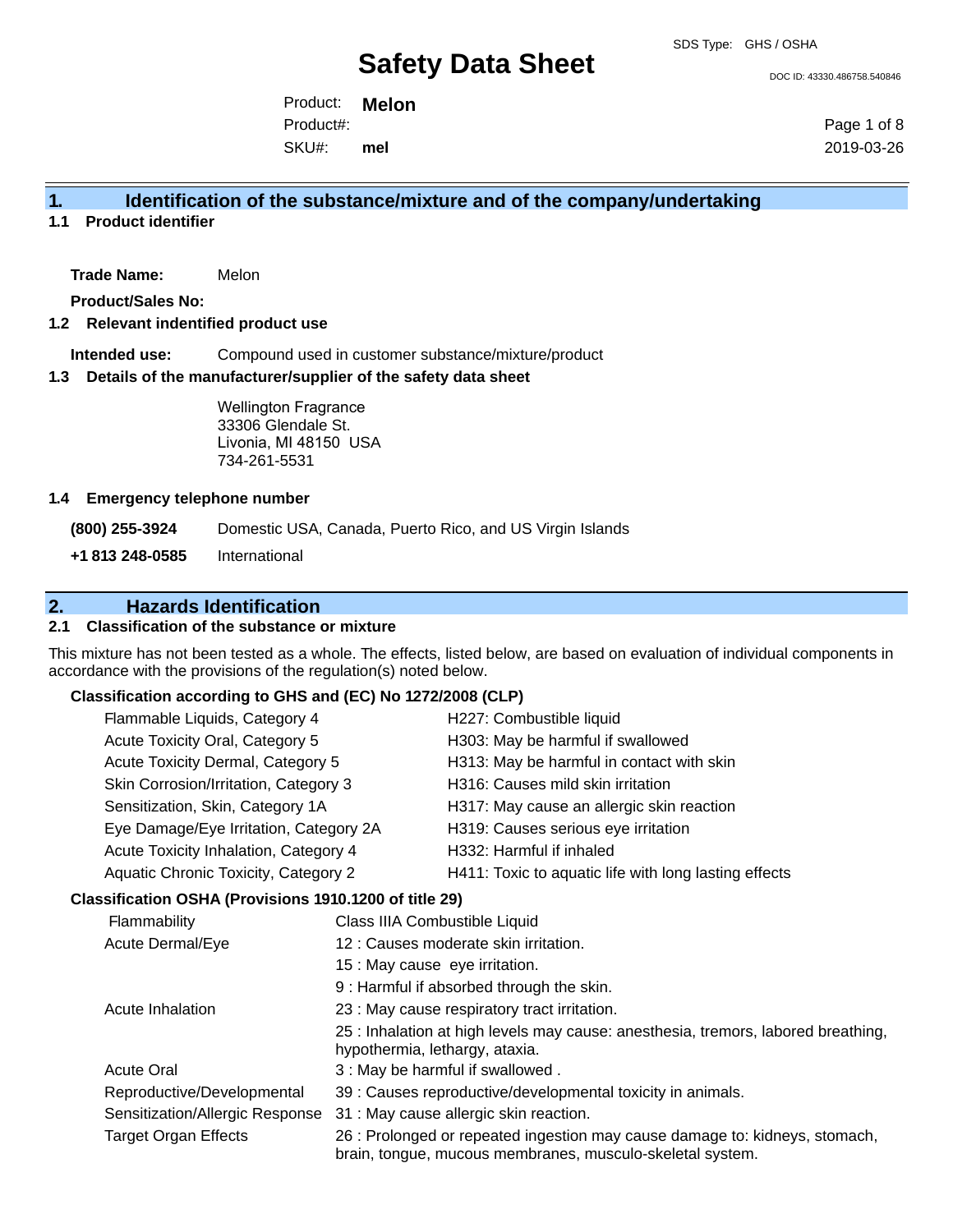SDS Type: GHS / OSHA

DOC ID: 43330.486758.540846

Product: **Melon** SKU#: Product#: **mel**

Page 2 of 8 2019-03-26

Carcinogenicity This mixture contains ingredients identified as carcinogens, at 0.1% or greater, by the following:None [X] ACGIH [ ] IARC [ ] NTP [ ] OSHA [ ]

### **2.2 Label elements**

## **Labelling (REGULATION (EC) No 1272/2008)**

#### **Hazard pictograms**



#### **Signal Word: Warning**

#### **Hazard statments**

| H <sub>22</sub> 7 | Combustible liquid                              |
|-------------------|-------------------------------------------------|
| H303              | May be harmful if swallowed                     |
| H313              | May be harmful in contact with skin             |
| H316              | Causes mild skin irritation                     |
| H317              | May cause an allergic skin reaction             |
| H319              | Causes serious eye irritation                   |
| H332              | Harmful if inhaled                              |
| H411              | Toxic to aquatic life with long lasting effects |

### **Precautionary Statements**

#### **Prevention:**

| Keep cool                                                             |
|-----------------------------------------------------------------------|
| Wash hands thoroughly after handling                                  |
| Use only outdoors or in a well-ventilated area                        |
| Contaminated work clothing should not be allowed out of the workplace |
| Avoid release to the environment                                      |
|                                                                       |

#### **Response:**

| P302 + P352          | IF ON SKIN: Wash with soap and water                                                                                                                           |
|----------------------|----------------------------------------------------------------------------------------------------------------------------------------------------------------|
| $P304 + P312 + P340$ | IF INHALED: Call a POISON CENTER or doctor/physician if you feel unwell Remove victim<br>to fresh air and keep at rest in a position comfortable for breathing |
| $P305 + P351 + P338$ | IF IN EYES: Rinse cautiously with water for several minutes Remove contact lenses if<br>present and easy to do. continue rinsing                               |
| P312                 | Call a POISON CENTER or doctor/physician if you feel unwell                                                                                                    |
| P333 + P313          | If skin irritation or a rash occurs: Get medical advice/attention                                                                                              |
| P337 + P313          | If eye irritation persists: Get medical advice/attention                                                                                                       |
| P363                 | Wash contaminated clothing before reuse                                                                                                                        |
| P370 + P378          | In case of fire: Use Carbon dioxide (CO2), Dry chemical, or Foam for extinction. Do not use<br>a direct water jet on burning material                          |
| P391                 | Collect Spillage                                                                                                                                               |
|                      |                                                                                                                                                                |

#### **2.3 Other Hazards**

#### **no data available**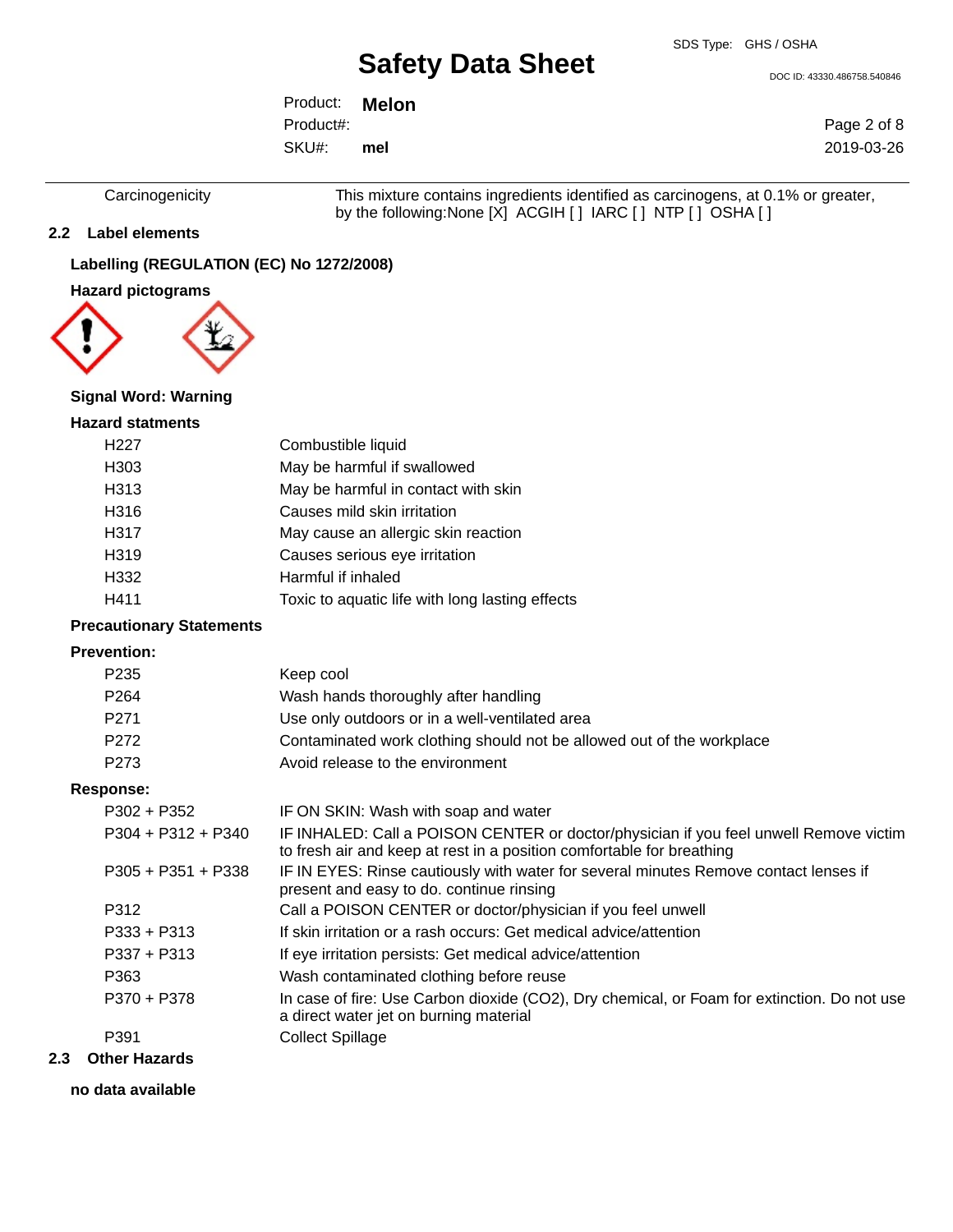#### DOC ID: 43330.486758.540846

Product: **Melon** SKU#: Product#: **mel**

Page 3 of 8 2019-03-26

## **3. Composition/Information on Ingredients**

#### **3.1 Mixtures**

This product is a complex mixture of ingredients, which contains among others the following substance(s), presenting a health or environmental hazard within the meaning of the UN Globally Harmonized System of Classification and Labeling of Chemicals (GHS):

| CAS#<br>Ingredient                          | EC#                                                      | Conc.<br>Range | <b>GHS Classification</b>          | <b>OSHA Classification</b> |  |
|---------------------------------------------|----------------------------------------------------------|----------------|------------------------------------|----------------------------|--|
| 84-66-2                                     | 201-550-6                                                | 40 - 50 %      | H316; H402                         |                            |  |
| Diethyl phthalate                           |                                                          |                |                                    |                            |  |
| 8050-15-5                                   | 232-476-2                                                | 10 - 20 %      | H402; H412                         | 31                         |  |
|                                             | Methyl ester of rosin (partially hydrogenated)           |                |                                    |                            |  |
| 100-51-6                                    | 202-859-9                                                | $5 - 10%$      | H302; H313; H319; H319             | 11, 15, 23, 25, 31         |  |
| <b>Benzyl Alcohol</b>                       |                                                          |                |                                    |                            |  |
| 77-83-8                                     | 201-061-8                                                | $5 - 10%$      | H317; H401; H411                   | 11, 15                     |  |
|                                             | Ethyl Methylphenylglycidate                              |                |                                    |                            |  |
| 6413-10-1                                   | 229-114-0                                                | $2 - 5%$       | H227; H316                         | 11                         |  |
|                                             | Ethyl 2-methyl-1,3-dioxolane-2-acetate (Fructone)        |                |                                    |                            |  |
| 140-11-4                                    | 205-399-7                                                | $2 - 5%$       | H303; H401; H412                   | 15, 25, 26, 31, 39         |  |
| Benzyl acetate                              |                                                          |                |                                    |                            |  |
| 706-14-9                                    | 211-892-8                                                | $2 - 5%$       | H316                               |                            |  |
| gamma-Decalactone                           |                                                          |                |                                    |                            |  |
| 104-67-6                                    | 203-225-4                                                | $2 - 5%$       | H316; H402; H412                   | 11                         |  |
|                                             | gamma-Undecalactone                                      |                |                                    |                            |  |
| 2705-87-5                                   | 220-292-5                                                | $2 - 5%$       | H302; H312; H317; H332; H400; H410 | 10, 12, 15, 3              |  |
|                                             | Allyl cyclohexylpropionate                               |                |                                    |                            |  |
| 123-68-2                                    | 204-642-4                                                | $2 - 5%$       | H227; H301; H311; H331; H400; H412 | 11, 3, 9                   |  |
| Allyl hexanoate                             |                                                          |                |                                    |                            |  |
| 121-33-5                                    | 204-465-2                                                | $1 - 2%$       | H303; H319; H319                   | 31                         |  |
| Vanillin                                    |                                                          |                |                                    |                            |  |
| 928-96-1                                    | 213-192-8                                                | $1 - 2%$       | H226; H319                         |                            |  |
| 3-Hexenol                                   |                                                          |                |                                    |                            |  |
| 103-26-4                                    | 203-093-8                                                | $0.1 - 1.0 %$  | H303; H317                         |                            |  |
| Methyl cinnamate                            |                                                          |                |                                    |                            |  |
| 111-80-8                                    | 203-909-2                                                | $0.1 - 1.0 %$  | H302; H313; H315; H317; H400; H412 | 2, 31                      |  |
|                                             | Methyl 2-nonynoate (Methyl octine carbonate)             |                |                                    |                            |  |
| 4180-23-8                                   | 224-052-0                                                | $0.1 - 1.0 %$  | H303; H316; H317; H401             | 11, 15                     |  |
|                                             | trans-Anethole [(E)-Anethole]                            |                |                                    |                            |  |
|                                             | See Section 16 for full text of GHS classification codes |                |                                    |                            |  |
| Total Hydrocarbon Content (% $w/w$ ) = 0.00 |                                                          |                |                                    |                            |  |
|                                             |                                                          |                |                                    |                            |  |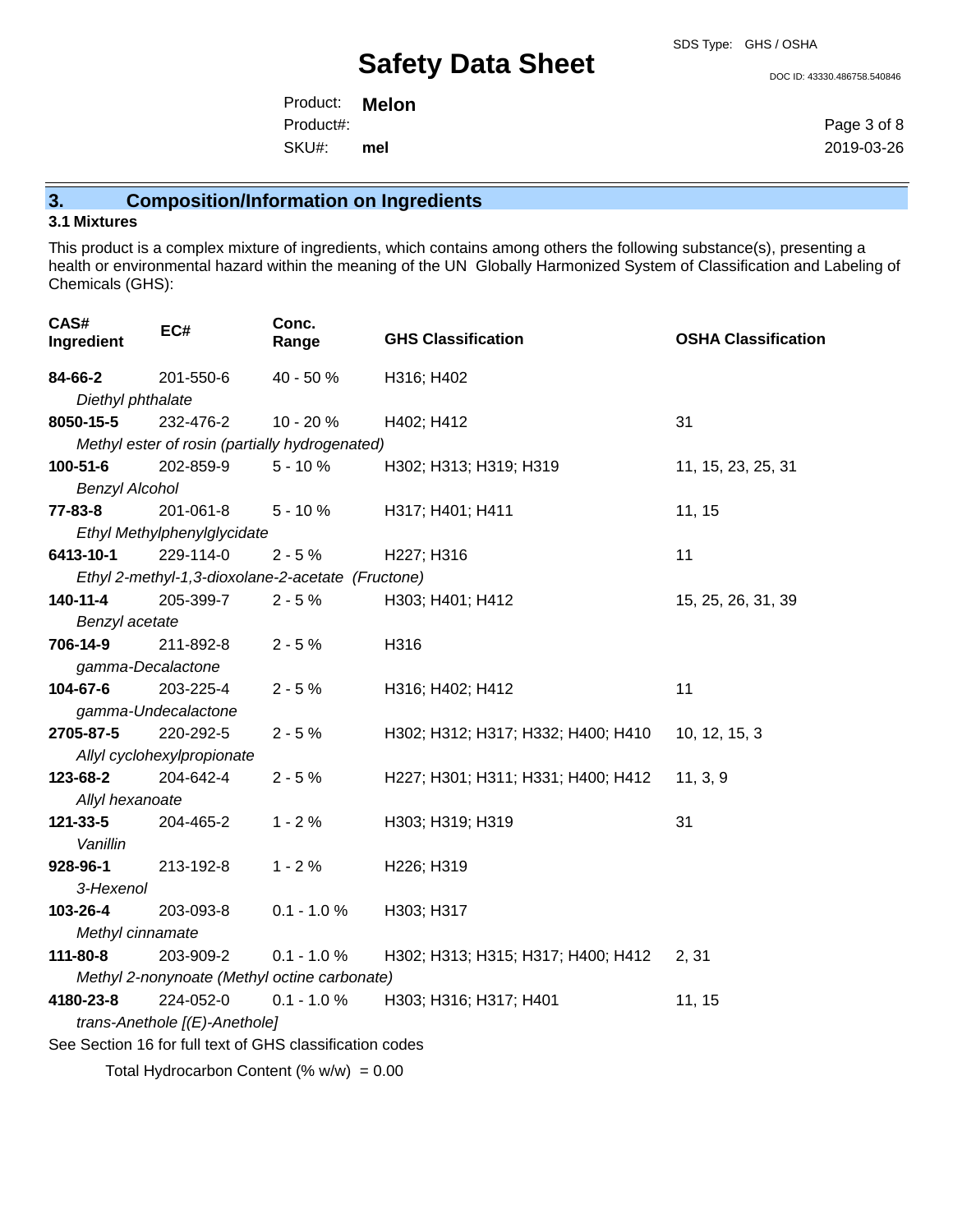#### SDS Type: GHS / OSHA

## **Safety Data Sheet**

DOC ID: 43330.486758.540846

Product: **Melon**

Product#:

SKU#: **mel** Page 4 of 8 2019-03-26

| 4.  | <b>First Aid Measures</b>                                                  |                                                                                                               |  |
|-----|----------------------------------------------------------------------------|---------------------------------------------------------------------------------------------------------------|--|
| 4.1 | Description of first aid measures                                          |                                                                                                               |  |
|     | Inhalation:                                                                | Remove from exposure site to fresh air and keep at rest.<br>Obtain medical advice.                            |  |
|     | <b>Eye Exposure:</b>                                                       | Flush immediately with water for at least 15 minutes.<br>Contact physician if symptoms persist.               |  |
|     | <b>Skin Exposure:</b>                                                      | Remove contaminated clothes. Wash thoroughly with water (and soap).<br>Contact physician if symptoms persist. |  |
|     | Ingestion:                                                                 | Rinse mouth with water and obtain medical advice.                                                             |  |
| 4.2 | Most important symptoms and effects, both acute and delayed                |                                                                                                               |  |
|     | <b>Symptoms:</b>                                                           | no data available                                                                                             |  |
|     | <b>Risks:</b>                                                              | Refer to Section 2.2 "Hazard Statements"                                                                      |  |
|     | Indication of any immediate medical attention and special treatment needed |                                                                                                               |  |
| 4.3 |                                                                            |                                                                                                               |  |
|     | Treatment:                                                                 | Refer to Section 2.2 "Response"                                                                               |  |
|     |                                                                            |                                                                                                               |  |
| 5.  | <b>Fire-Fighting measures</b>                                              |                                                                                                               |  |
| 5.1 | <b>Extinguishing media</b>                                                 |                                                                                                               |  |
|     | Suitable:                                                                  | Carbon dioxide (CO2), Dry chemical, Foam                                                                      |  |
|     | <b>Unsuitable</b>                                                          | Do not use a direct water jet on burning material                                                             |  |
| 5.2 | Special hazards arising from the substance or mixture                      |                                                                                                               |  |
|     | <b>During fire fighting:</b>                                               | Water may be ineffective                                                                                      |  |
| 5.3 | <b>Advice for firefighters</b>                                             |                                                                                                               |  |

## **6. Accidental Release Measures**

**6.1 Personal precautions, protective equipment and emergency procedures**

Avoid inhalation and contact with skin and eyes. A self-contained breathing apparatus is recommended in case of a major spill.

#### **6.2 Environmental precautions**

Keep away from drains, soil, and surface and groundwater.

#### **6.3 Methods and materials for containment and cleaning up**

Clean up spillage promptly. Remove ignition sources. Provide adequate ventilation. Avoid excessive inhalation of vapors. Gross spillages should be contained by use of sand or inert powder and disposed of according to the local regulations.

#### **6.4 Reference to other sections**

Not Applicable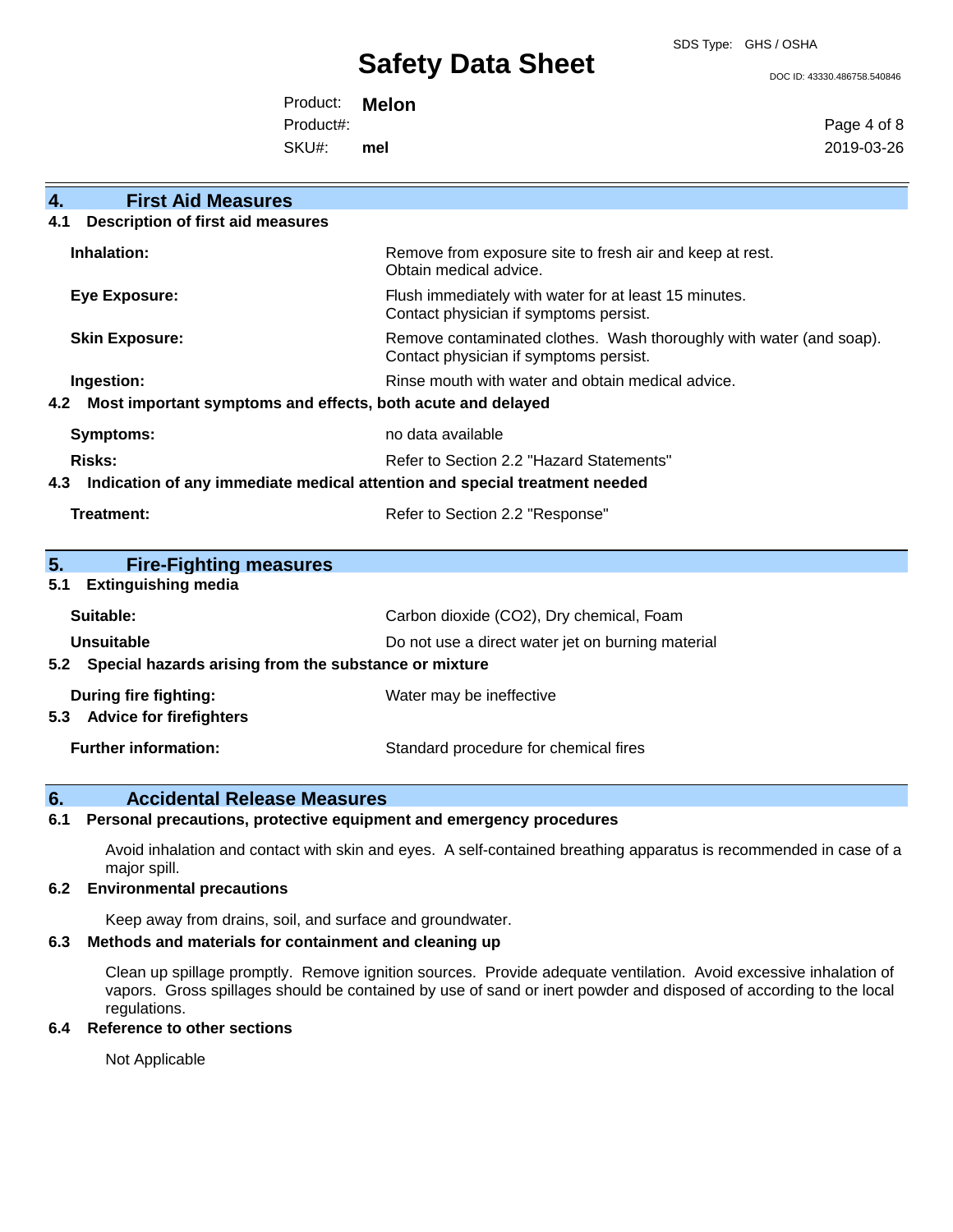SDS Type: GHS / OSHA

DOC ID: 43330.486758.540846

Product: **Melon** SKU#: Product#: **mel**

Page 5 of 8 2019-03-26

## **7. Handling and Storage**

#### **7.1 Precautions for safe handling**

Apply according to good manufacturing and industrial hygiene practices with proper ventilation. Do not drink, eat or smoke while handling. Respect good personal hygiene.

#### **7.2 Conditions for safe storage, including any incompatibilities**

Store in a cool, dry and ventilated area away from heat sources and protected from light in tightly closed original container. Avoid plastic and uncoated metal container. Keep air contact to a minimum.

#### **7.3 Specific end uses**

No information available

### **8. Exposure Controls/Personal Protection**

#### **8.1 Control parameters**

| <b>Exposure Limits:</b>      |                   |                              |       |                                   |      |  |  |
|------------------------------|-------------------|------------------------------|-------|-----------------------------------|------|--|--|
| <b>Component</b>             |                   | ACGIH                        | ACGIH | OSHA                              | OSHA |  |  |
|                              |                   |                              |       | TWA ppm STEL ppm TWA ppm STEL ppm |      |  |  |
| 84-66-2                      | Diethyl phthalate |                              | 5     |                                   |      |  |  |
| 140-11-4                     | Benzyl acetate    |                              | 10    |                                   |      |  |  |
| <b>Engineering Controls:</b> |                   | Use local exhaust as needed. |       |                                   |      |  |  |

#### **8.2 Exposure controls - Personal protective equipment**

| Eye protection:                | Tightly sealed goggles, face shield, or safety glasses with brow guards and side shields, etc.<br>as may be appropriate for the exposure |
|--------------------------------|------------------------------------------------------------------------------------------------------------------------------------------|
| <b>Respiratory protection:</b> | Avoid excessive inhalation of concentrated vapors. Apply local ventilation where appropriate.                                            |
| <b>Skin protection:</b>        | Avoid Skin contact. Use chemically resistant gloves as needed.                                                                           |

#### **9. Physical and Chemical Properties**

#### **9.1 Information on basic physical and chemical properties**

| Appearance:                  | Liquid                        |
|------------------------------|-------------------------------|
| Odor:                        | <b>Conforms to Standard</b>   |
| Color:                       | Colorless to Pale Yellow (G3) |
| <b>Viscosity:</b>            | Liquid                        |
| <b>Freezing Point:</b>       | Not determined                |
| <b>Boiling Point:</b>        | Not determined                |
| <b>Melting Point:</b>        | Not determined                |
| <b>Flashpoint (CCCFP):</b>   | 190 F (87.78 C)               |
| <b>Auto flammability:</b>    | Not determined                |
| <b>Explosive Properties:</b> | None Expected                 |
| <b>Oxidizing properties:</b> | None Expected                 |
| Vapor Pressure (mmHg@20 C):  | 0.273                         |
| %VOC:                        | 10.2816                       |
| Specific Gravity @ 25 C:     | 1.0570                        |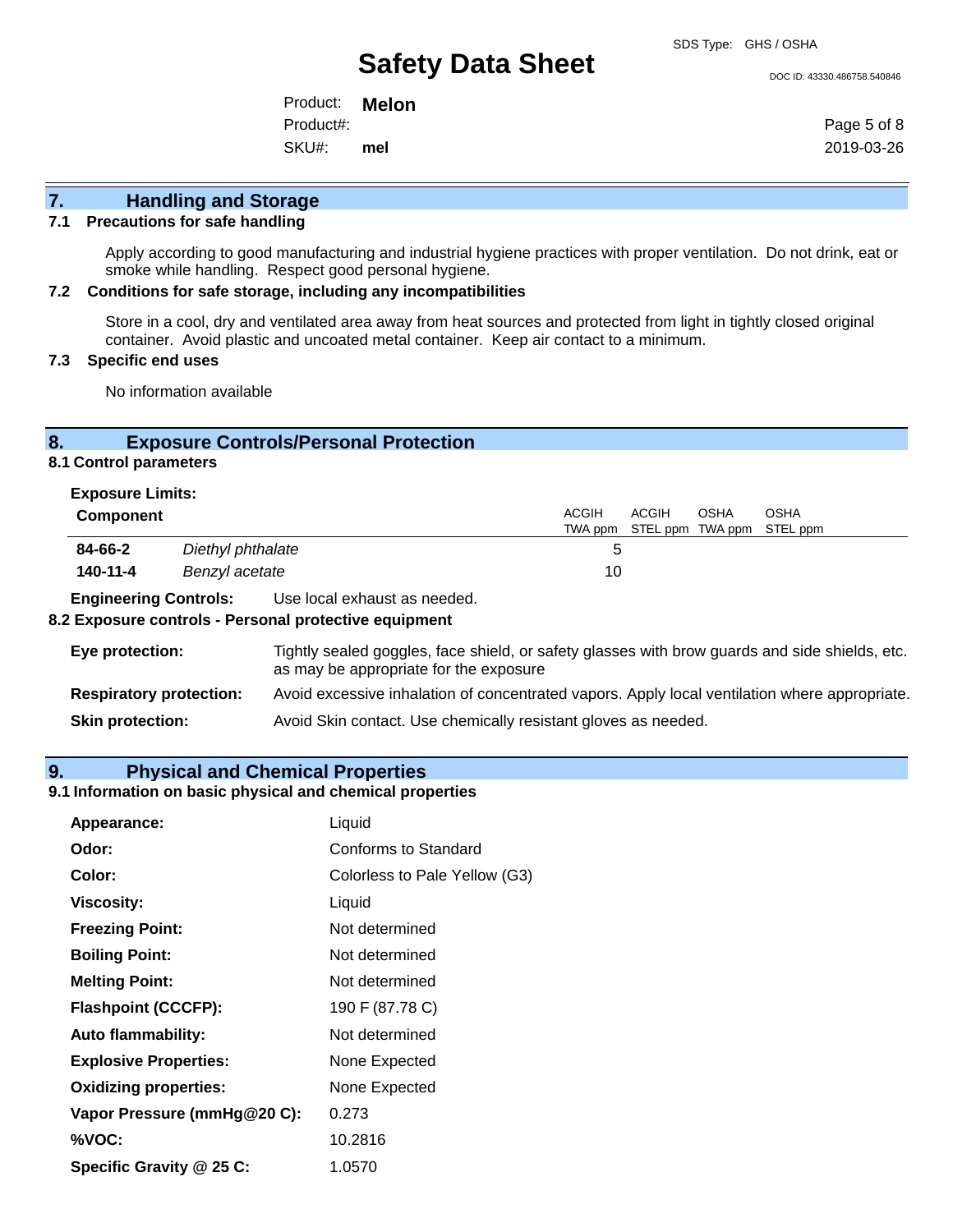DOC ID: 43330.486758.540846

| Product: <b>Melon</b> |     |             |
|-----------------------|-----|-------------|
| Product#:             |     | Page 6 of 8 |
| SKU#:                 | mel | 2019-03-26  |

| Density $@25C$ :         | 1.0540 |
|--------------------------|--------|
| Refractive Index @ 20 C: | 1.4950 |
| Soluble in:              | Oil    |

## **10. Stability and Reactivity**

| 10.1 Reactivity                         | None                                               |
|-----------------------------------------|----------------------------------------------------|
| <b>10.2 Chemical stability</b>          | Stable                                             |
| 10.3 Possibility of hazardous reactions | None known                                         |
| 10.4 Conditions to avoid                | None known                                         |
| 10.5 Incompatible materials             | Strong oxidizing agents, strong acids, and alkalis |
| 10.6 Hazardous decomposition products   | None known                                         |

## **11. Toxicological Information**

**11.1 Toxicological Effects**

Acute Toxicity Estimates (ATEs) based on the individual Ingredient Toxicity Data utilizing the "Additivity Formula"

| Acute toxicity - Oral - (Rat) mg/kg                | (LD50: 3,015.74) May be harmful if swallowed             |
|----------------------------------------------------|----------------------------------------------------------|
| Acute toxicity - Dermal - (Rabbit) mg/kg           | (LD50: 3,819.72) May be harmful in contact with skin     |
| Acute toxicity - Inhalation - (Rat) mg/L/4hr       | (LC50: 17.62) Harmful if inhaled                         |
| Skin corrosion / irritation                        | Causes mild skin irritation                              |
| Serious eye damage / irritation                    | Causes serious eye irritation                            |
| <b>Respiratory sensitization</b>                   | Not classified - the classification criteria are not met |
| <b>Skin sensitization</b>                          | May cause an allergic skin reaction                      |
| <b>Germ cell mutagenicity</b>                      | Not classified - the classification criteria are not met |
| Carcinogenicity                                    | Not classified - the classification criteria are not met |
| <b>Reproductive toxicity</b>                       | Not classified - the classification criteria are not met |
| Specific target organ toxicity - single exposure   | Not classified - the classification criteria are not met |
| Specific target organ toxicity - repeated exposure | Not classified - the classification criteria are not met |
| <b>Aspiration hazard</b>                           | Not classified - the classification criteria are not met |

## **12. Ecological Information**

**12.1 Toxicity**

**Toxicity Data on soil no data available no data available Toxicity on other organisms** no data available

Acute acquatic toxicity **Acute acquatic toxicity** Not classified - the classification criteria are not met **Chronic acquatic toxicity Toxic to aquatic life with long lasting effects** 

**12.2 Persistence and degradability no data available**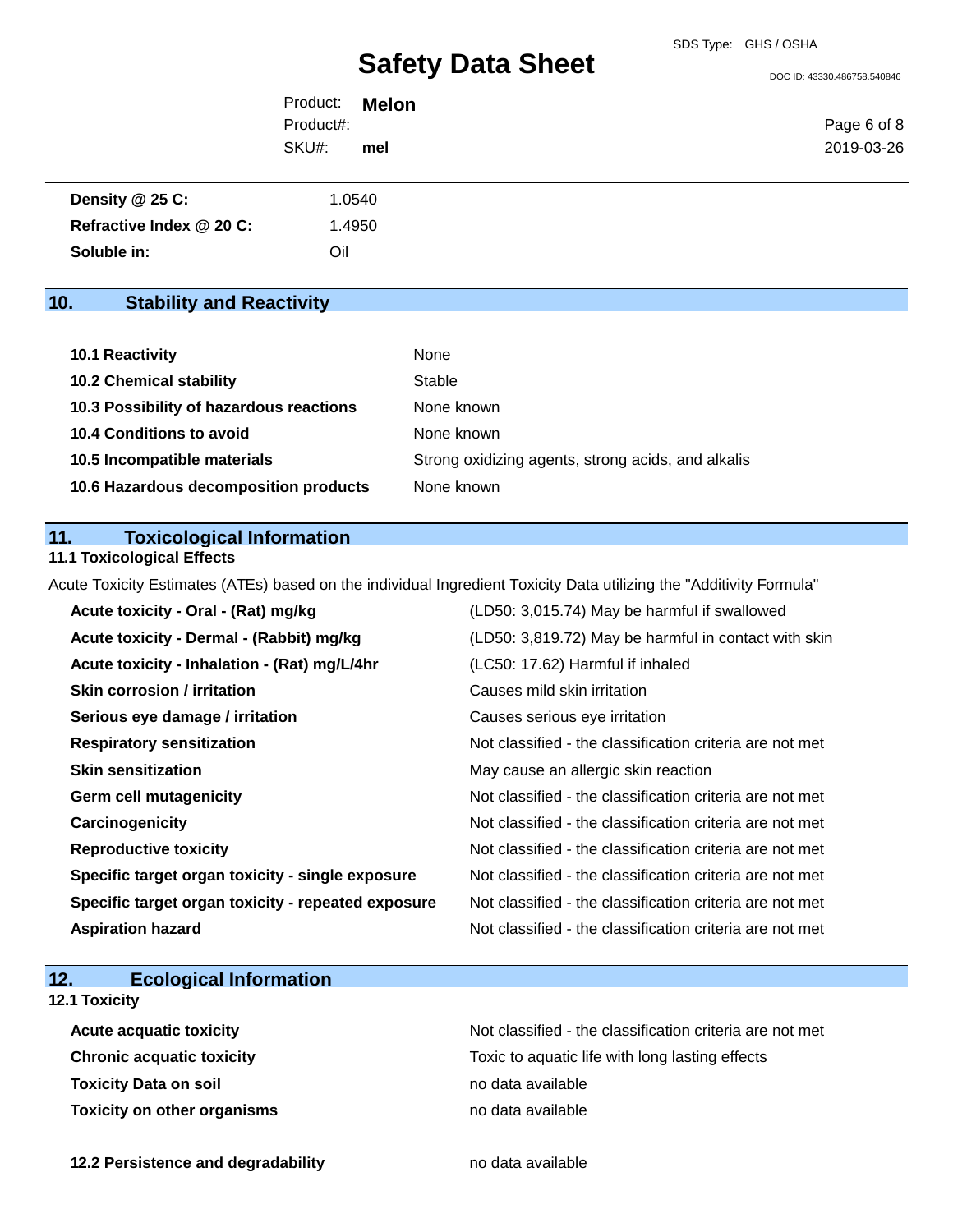DOC ID: 43330.486758.540846

| Product:  | <b>Melon</b> |
|-----------|--------------|
| Product#: |              |
| SKU#:     | mel          |

Page 7 of 8 2019-03-26

| 12.3 Bioaccumulative potential | no data available |
|--------------------------------|-------------------|
| 12.4 Mobility in soil          | no data available |
| 12.5 Other adverse effects     | no data available |

## **13. Disposal Conditions**

### **13.1 Waste treatment methods**

Do not allow product to reach sewage systems. Dispose of in accordance with all local and national regulations. Send to a licensed waste management company.The product should not be allowed to enter drains, water courses or the soil. Do not contaminate ponds, waterways or ditches with chemical or used container.

## **14. Transport Information**

| <b>Regulator</b>                                                 |            | <b>Class</b> | <b>Pack Group</b>                   | <b>Sub Risk</b> | UN-nr. |
|------------------------------------------------------------------|------------|--------------|-------------------------------------|-----------------|--------|
| U.S. DOT (Non-Bulk)                                              |            |              | Not Regulated - Not Dangerous Goods |                 |        |
| <b>Chemicals NOI</b>                                             |            |              |                                     |                 |        |
| <b>ADR/RID (International Road/Rail)</b>                         |            |              |                                     |                 |        |
| <b>Environmentally Hazardous</b><br>Liquid, n.o.s.               | Substance. | 9            | $\mathbf{III}$                      |                 | UN3082 |
| <b>IATA (Air Cargo)</b>                                          |            |              |                                     |                 |        |
| <b>Environmentally Hazardous</b><br>Liquid, n.o.s.<br>IMDG (Sea) | Substance. | 9            | $\mathbf{III}$                      |                 | UN3082 |
| <b>Environmentally Hazardous</b><br>Liquid, n.o.s.               | Substance. | 9            | Ш                                   |                 | UN3082 |

| 15.<br><b>Regulatory Information</b>                                     |                                                              |
|--------------------------------------------------------------------------|--------------------------------------------------------------|
| <b>U.S. Federal Regulations:</b>                                         |                                                              |
| <b>TSCA (Toxic Substance Control Act):</b>                               | All components of the substance/mixture are listed or exempt |
| 40 CFR(EPCRA, SARA, CERCLA and CAA)                                      | This product contains the following components:              |
| $201 - 550 - 6$ 40 - 50 %<br>84-66-2                                     | Diethyl phthalate                                            |
| <b>U.S. State Regulations:</b>                                           |                                                              |
| <b>California Proposition 65 Warning</b><br><b>Canadian Regulations:</b> | No Warning required                                          |
| <b>DSL / NDSL</b>                                                        | 100.00% of the components are listed or exempt.              |

## **16. Other Information**

### **GHS H-Statements referred to under section 3**

H226 : Flammable liquid and vapour **H301** : Toxic if swallowed H302 : Harmful if swallowed **H311** : Toxic in contact with skin

H312 : Harmful in contact with skin History Muslim H315 : Causes skin irritation

H317 : May cause an allergic skin reaction H331 : Toxic if inhaled